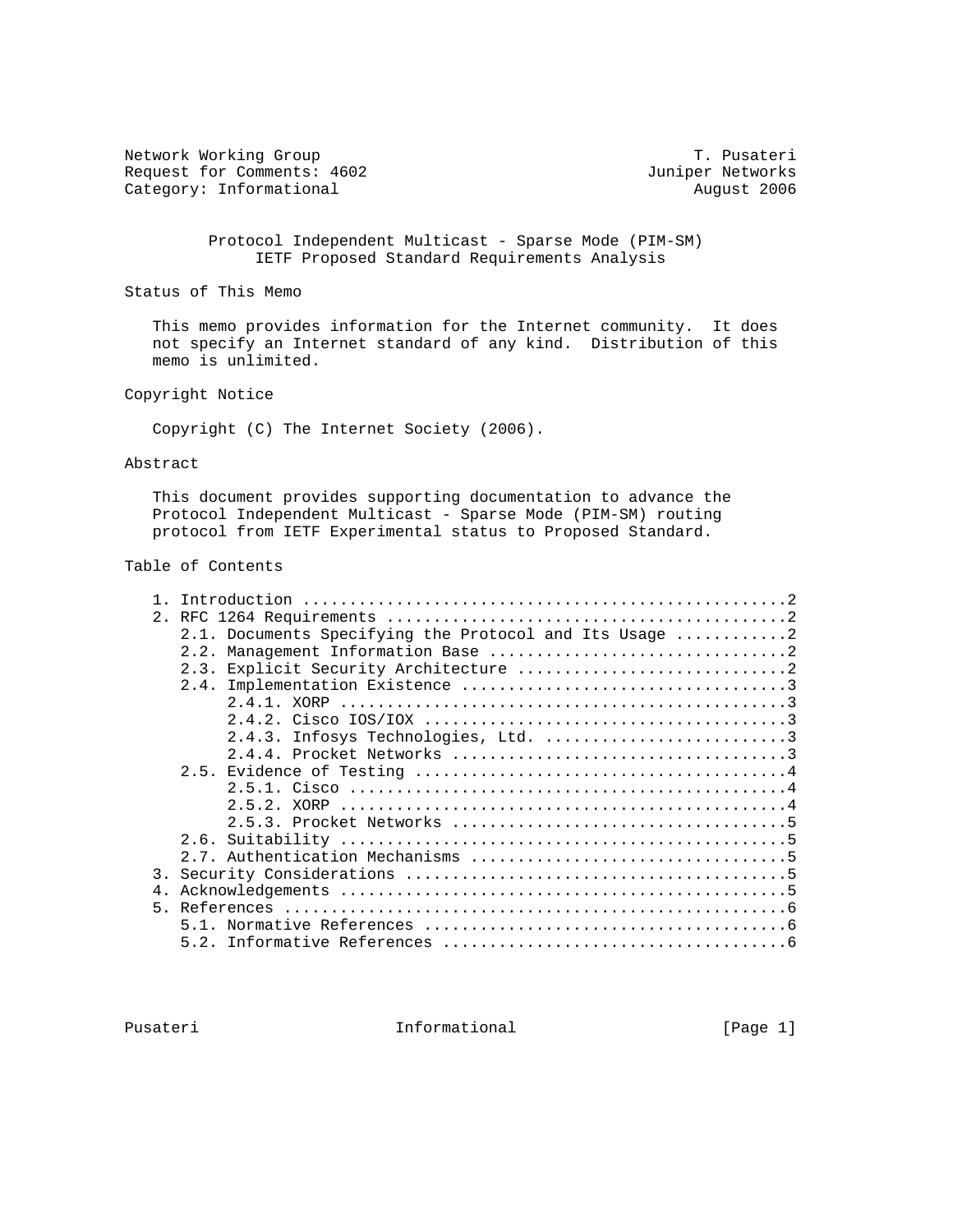## 1. Introduction

 This analysis provides supporting documentation to advance the Protocol Independent Multicast - Sparse Mode (PIM-SM) routing protocol from the IETF Experimental status to Proposed Standard. PIM-SM was first published as RFC 2117 [RFC2117] in 1997 and then again as RFC 2362 [RFC2362] in 1998. The protocol was classified as Experimental in both of these documents. The PIM-SM protocol specification was then rewritten in whole in order to more fully specify the protocol. It is this new specification that is to be advanced to Proposed Standard.

2. RFC 1264 Requirements

 Section 4.0 of RFC 1264 [RFC1264] describes the requirements for routing protocols to advance to Proposed Standard. Each requirement is listed below along with an explanation of how the requirement has been satisfied.

2.1. Documents Specifying the Protocol and Its Usage

 The authors of the new PIM-SM specification [RFC4601] have taken considerable care to fully specify the protocol operation. It removes all known ambiguities and tries to normalize corner cases that existed in the previous specification. It has been used to provide several interoperable implementations by developers that were not authors of the specification. These implementations will be described below.

2.2. Management Information Base

 A Management Information Base for PIM is currently specified in RFC 2934 [RFC2934]. This MIB has many implementations and has been used by network management applications for several years. Updates to this MIB to support IPv6 and other improvements based on operation experience are in progress in the PIM Working Group of the IETF.

2.3. Explicit Security Architecture

 The new PIM Sparse-Mode protocol specification contains an extensive security section explaining its security features and limitations. Data integrity protection and groupwise data origin authentication is provided for PIM protocol messages.

Pusateri 10 Informational [Page 2]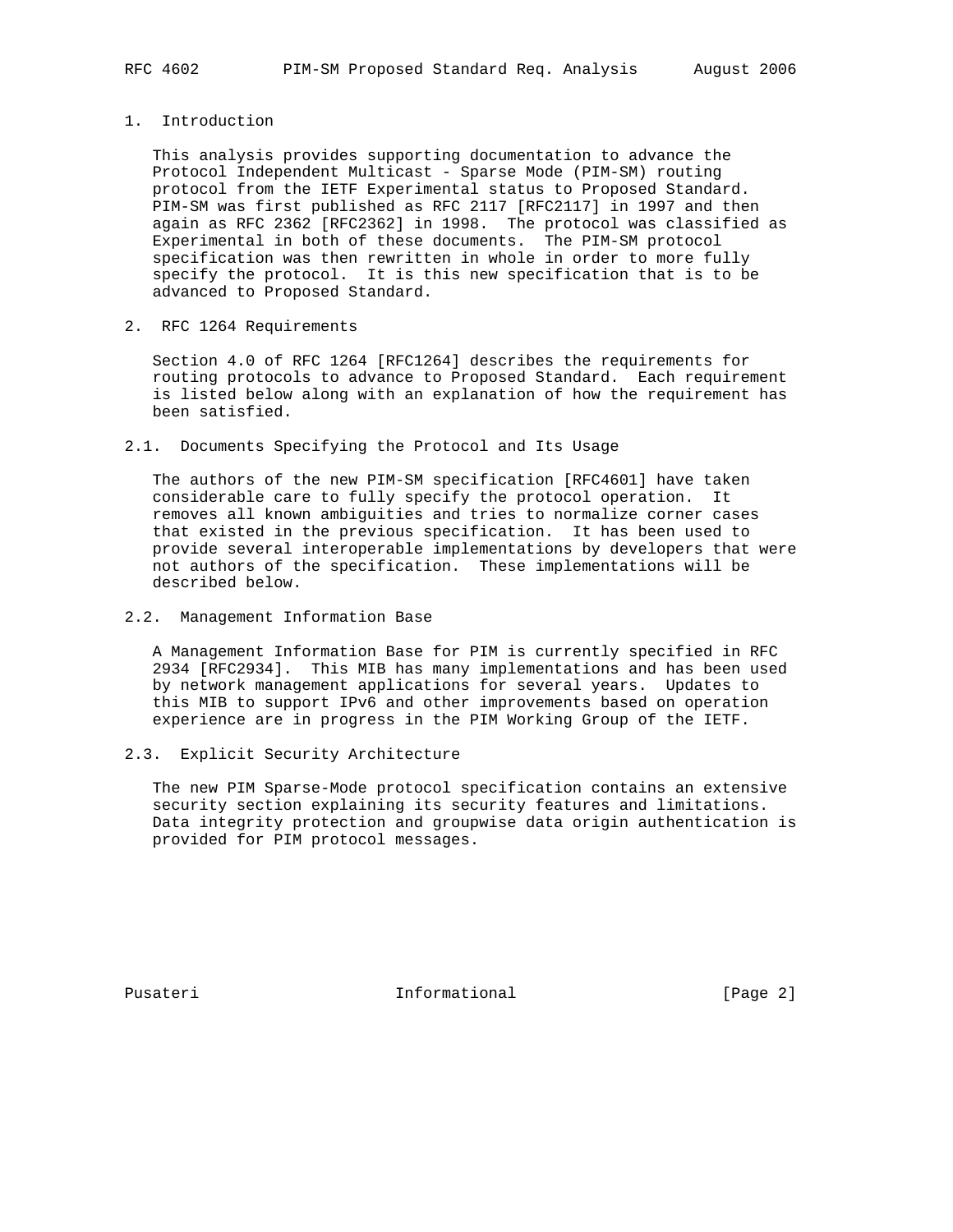#### 2.4. Implementation Existence

 There are at least 4 known independent implementations of the new protocol specification, and there are over 6 independent implementations of a previous version (RFC 2362) of the specification. The new specification was carefully written to be backward compatible with the old specification allowing implementations compliant with RFC 2362 to also be compliant with the new specification.

The 4 implementations of the new version are described below.

#### 2.4.1. XORP

 The XORP project [XORP] has an open-source implementation of PIM-SM v2 as specified in RFC 4601. It was written by Pavlin Radoslavov <pavlin@icir.org> and has been available to the public since December 2002. Pavlin is not an author of the protocol specification. It does not use any other existing code as a base.

### 2.4.2. Cisco IOS/IOX

 Cisco Systems, Inc., has written an implementation of the new protocol specification that has been deployed in production routers. There exists an IOS implementation for IPv6 only. There exists an IOX implementation for both IPv4 and IPv6. This code was initially written by Isidor Kouvelas <kouvelas@cisco.com>. It does not depend on any existing code base. Isidor is a co-author of the protocol specification.

### 2.4.3. Infosys Technologies, Ltd.

 Infosys Technologies, Ltd. (www.infosys.com), has developed a limited shared-tree implementation of the new Sparse-Mode specification including PIM Hello messages, DR election, PIM join/prune messages, join suppression, and prune override. It was written by Bharat Joshi <bharat\_joshi@infosys.com> and is used in commercial products. Bharat is not an author of the protocol specification.

#### 2.4.4. Procket Networks

 An implementation was written from scratch at Procket Networks by Dino Farinacci <dino@cisco.com>. This implementation is now owned by Cisco Systems, Inc. Dino is not an author of the new protocol specification.

Pusateri **Informational** [Page 3]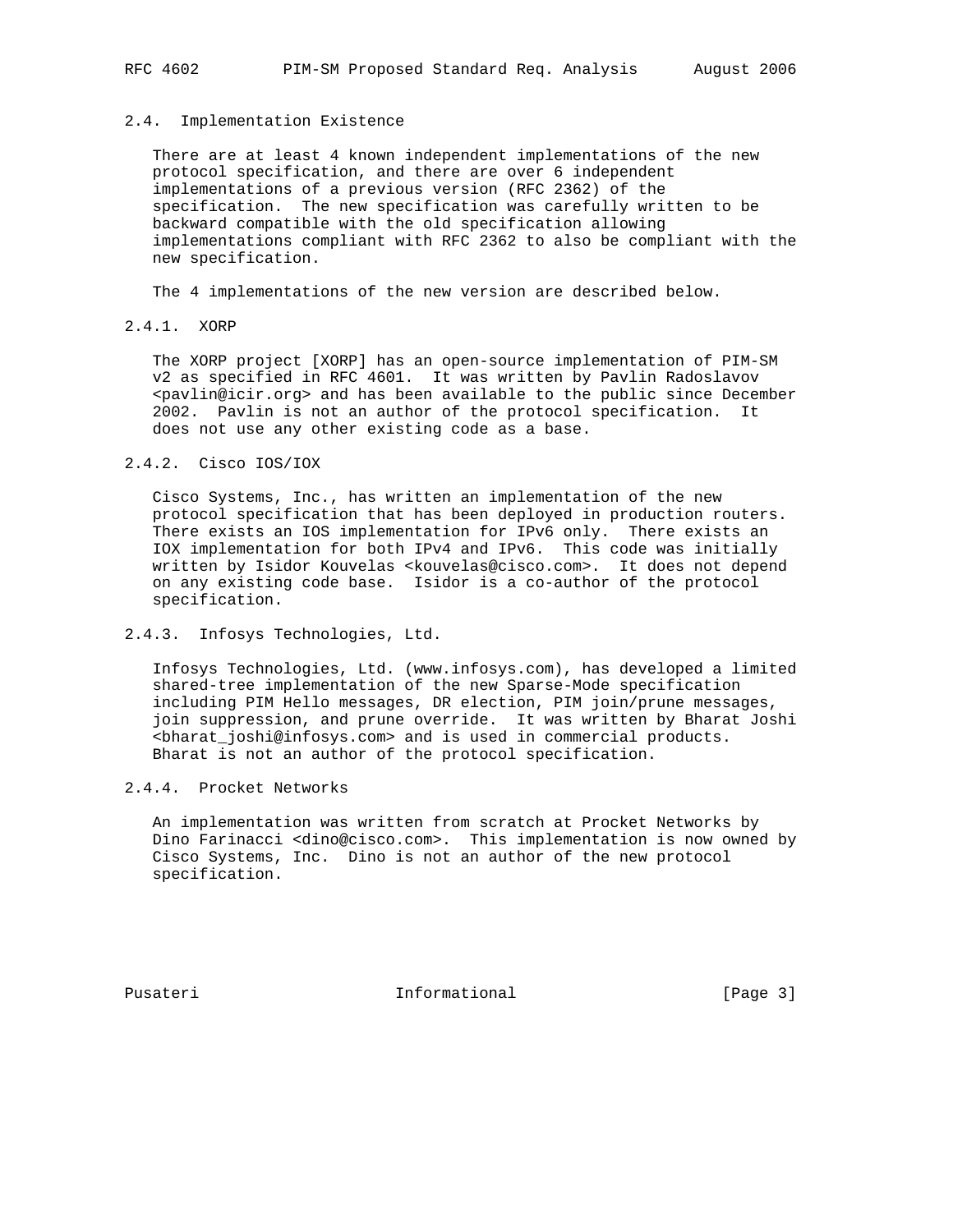## 2.5. Evidence of Testing

# 2.5.1. Cisco

 The Cisco implementation has undergone extensive laboratory testing as well as testing in production deployments. It is found to interoperate with implementations of earlier versions of the PIM Sparse-Mode protocol specification.

#### 2.5.2. XORP

 The XORP PIM-SM implementation has been thoughtfully tested internally by the XORP project. The emphasis during testing has been on correctness. In a typical setup, a PIM-SM router's behavior is tested by connecting it to external packet generators and observers. The packet generators are used to generate messages such as IGMP and PIM-SM control packets, and multicast data packets. The packet observers are used to observe the PIM-SM control packets generated by the PIM-SM router under test, and to observe the data packets that may be forwarded by that router. In addition, the router's command line interface has been used to observe its internal state during some of the tests.

 The test scenarios have been designed to follow the protocol specification closely (e.g., a separate test has been created for each event in the various protocol state machines, etc). All test scenarios are described in detail in the XORP PIM-SM Test Suite [XORP-TEST].

The major tested features are:

- 1. Multicast data forwarding.
- 2. PIM Hello messages exchange, PIM router neighbor discovery, option exchange, and DR election.
- 3. PIM Register messages transmission and reception, PIM Register state machine, and multicast data packets encapsulation and decapsulation.
- 4. Transmission and reception of PIM Join/Prune messages and upstream and downstream protocol state machines. The tests consider the following state: (\*,\*,RP), (\*,G), (S,G), and (S,G,rpt).
- 5. Transmission and reception of PIM Assert messages and the per interface (\*,G) and (S,G) Assert state machines.

Pusateri 10 Informational [Page 4]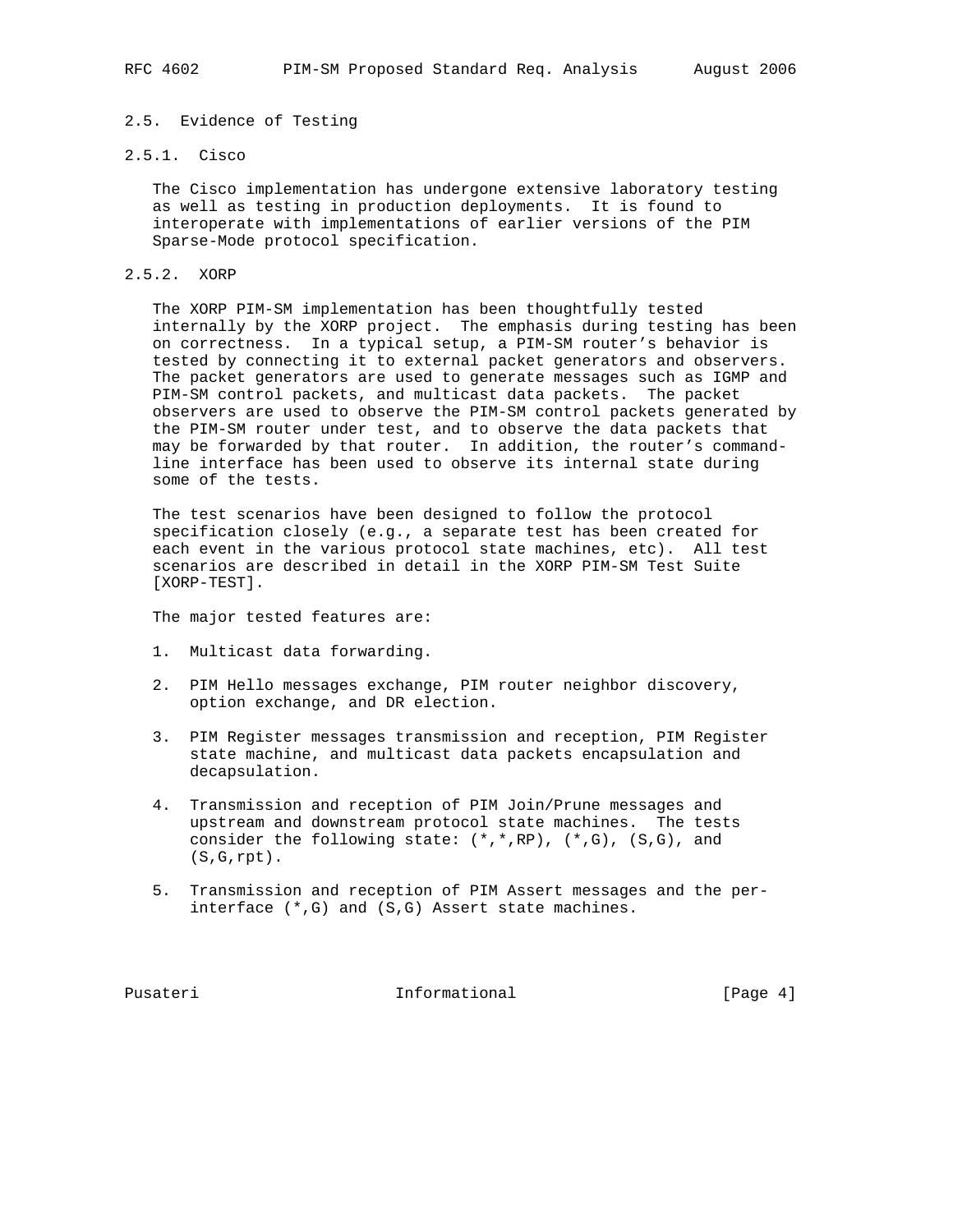6. PIM Bootstrap mechanism: transmission, reception, and forwarding of PIM Bootstrap messages (BSMs), transmission and reception of PIM Cand-RP-Adv messages, candidate and non-candidate Bootstrap Router (BSR) state machines, creating the RP-Set at the BSR, receiving and using the RP-Set, and semantic fragmentation of BSMs.

 In the final tests, the tested router behaved as specified in the PIM-SM protocol specification. All issues found in the protocol specification itself have been corrected in earlier versions of the document.

## 2.5.3. Procket Networks

 The Procket Networks implementation was deployed in many research and service provider networks and showed interoperability with new and old Cisco Systems implementations as well as Juniper Networks implementations.

2.6. Suitability

 PIM Sparse-Mode is a protocol for efficiently routing multicast groups that may span wide-area (and inter-domain) Internets. PIM uses the underlying unicast routing to provide reverse-path information for multicast tree building, but it is not dependent on any particular unicast routing protocol.

#### 2.7. Authentication Mechanisms

 PIM specifies the use of the IP security (IPsec) authentication header (AH) to provide data integrity protection and groupwise data origin authentication of protocol messages. The specific AH authentication algorithm and parameters, including the choice of authentication algorithm and the choice of key, are configured by the network administrator. The threats associated with receiving forged PIM messages are outlined in the security considerations section of the protocol specification.

3. Security Considerations

 No considerations apply to a requirements analysis about a routing protocol, only to a specification for that routing protocol.

4. Acknowledgements

 Pavlin Radoslavov provided text for the section on XORP testing. Dino Farinacci provided text for the Procket Networks testing.

Pusateri 10 Informational [Page 5]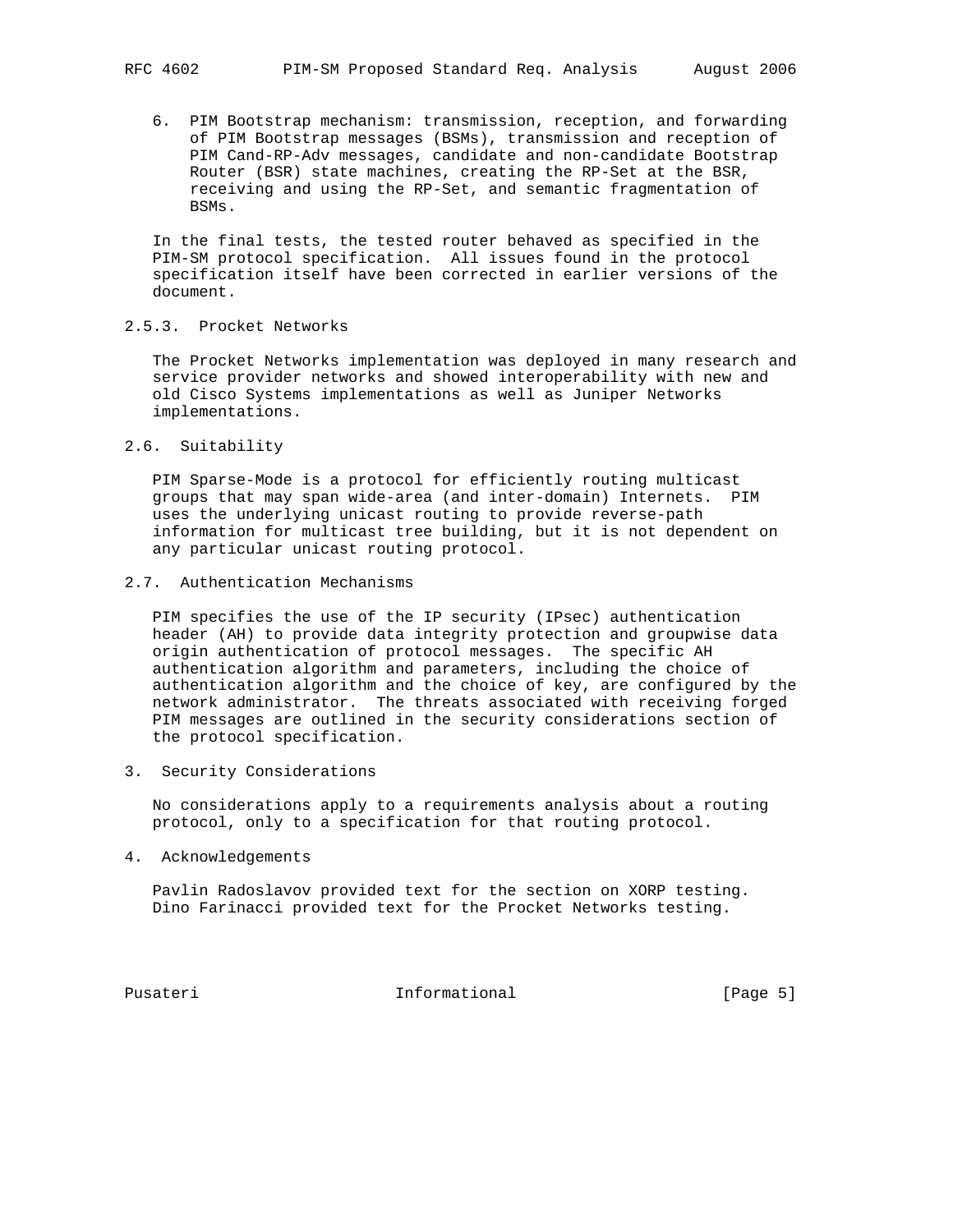- 5. References
- 5.1. Normative References
	- [RFC2934] McCloghrie, K., Farinacci, D., Thaler, D., and B. Fenner, "Protocol Independent Multicast MIB for IPv4", RFC 2934, October 2000.
	- [RFC4601] Fenner, B., Handley, M., Holbrook, H., and I. Kouvelas, "Protocol Independent Multicast - Sparse Mode (PIM-SM): Protocol Specification (Revised)", RFC 4601, August 2006.
- 5.2. Informative References
	- [RFC1264] Hinden, R., "Internet Engineering Task Force Internet Routing Protocol Standardization Criteria", RFC 1264, October 1991.
	- [RFC2117] Estrin, D., Farinacci, D., Helmy, A., Thaler, D., Deering, S., Handley, M., Jacobson, V., Liu, C., Sharma, P., and L. Wei, "Protocol Independent Multicast-Sparse Mode (PIM-SM): Protocol Specification", RFC 2117, June 1997.
- [RFC2362] Estrin, D., Farinacci, D., Helmy, A., Thaler, D., Deering, S., Handley, M., Jacobson, V., Liu, C., Sharma, P., and L. Wei, "Protocol Independent Multicast-Sparse Mode (PIM-SM): Protocol Specification", RFC 2362, June 1998.
	- [XORP] "XORP Project", <http://www.xorp.org>.
	- [XORP-TEST] "XORP PIM-SM Test Suite", <http://www.xorp.org/releases/ current/docs/pim\_testsuite/pim\_testsuite.pdf>.

Pusateri 10 Informational [Page 6]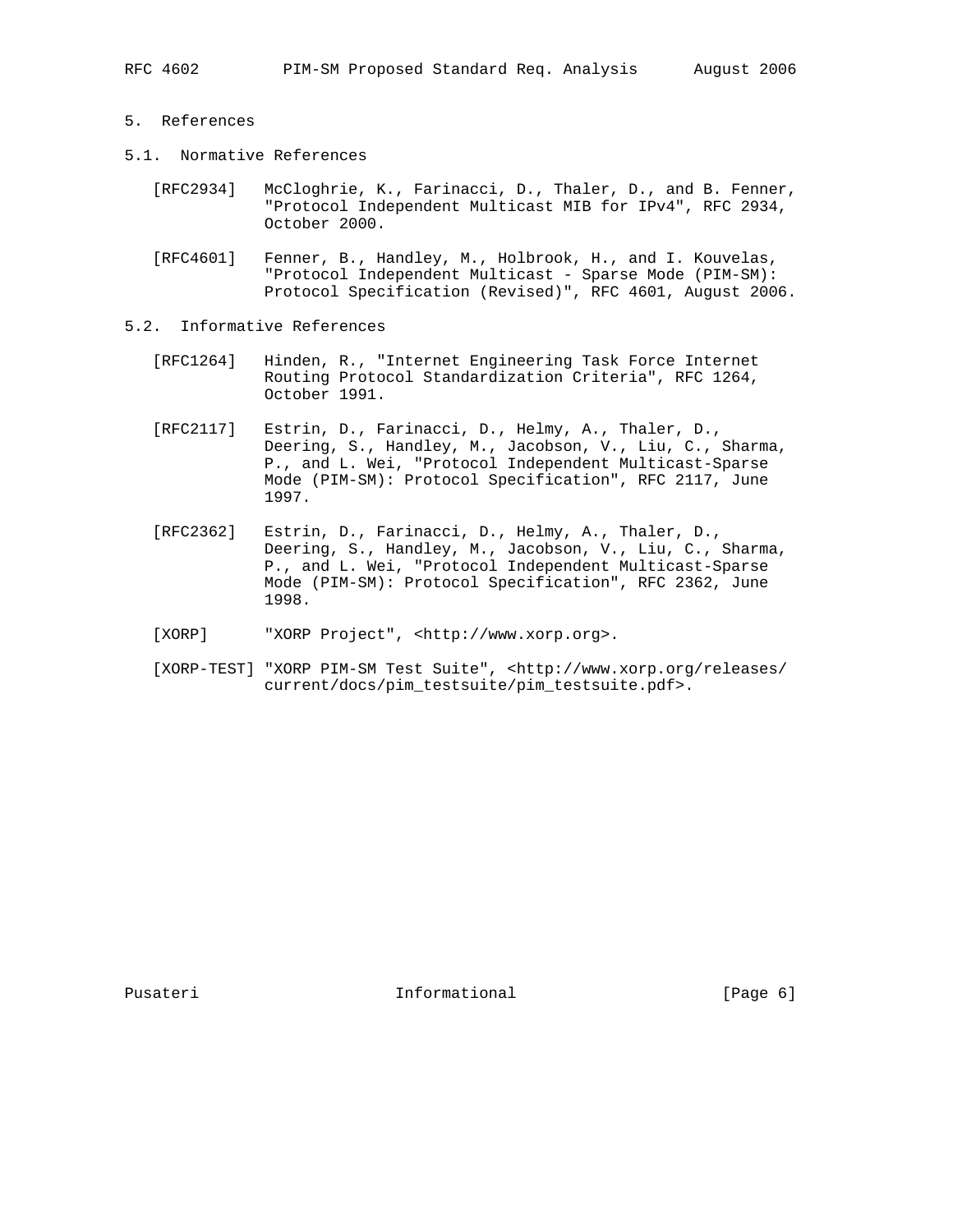Author's Address

 Tom Pusateri Juniper Networks 1194 North Mathilda Avenue Sunnyvale, CA 94089 USA

 Phone: +1 408 745 2000 EMail: pusateri@juniper.net

Pusateri **Informational** Pusateri [Page 7]